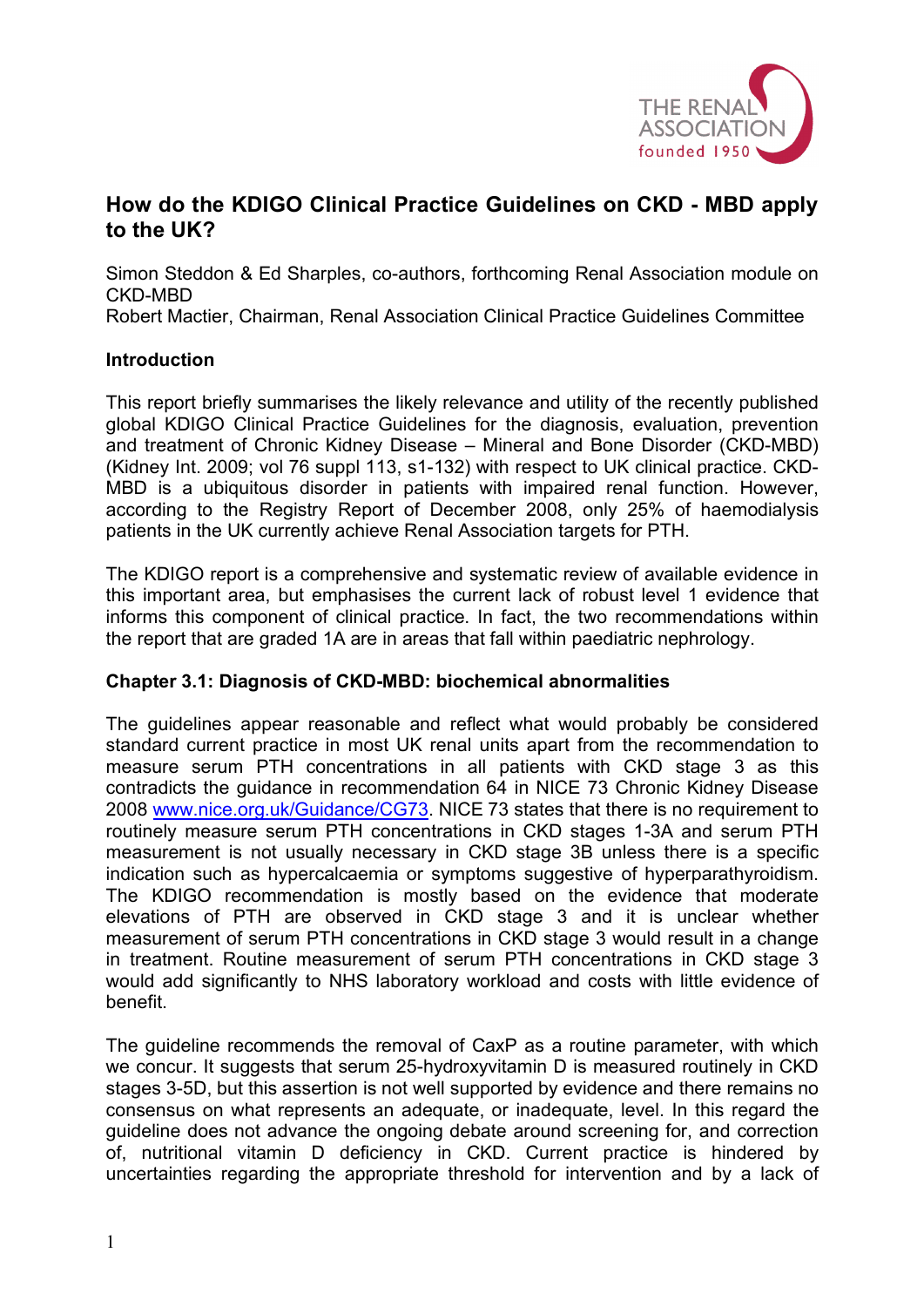evidence that supplementation will impact on end points beyond the serum 25 hydroxyvitamin D level.

# **Chapter 3.2: Diagnosis of CKD-MBD: bone**

This chapter mainly concerns the performance and utility of bone biopsy and histological/histomorphometric diagnosis and classification of CKD-MBD. This chapter also includes recommendations on Bone Mineral Density measurement (BMD), saying that BMD does not predict fracture in CKD and so should not be used routinely. As such, it is unlikely to alter clinical practice in the UK.

# **Chapter 3.3: Diagnosis of CKD-MBD: vascular calcification**

It is recommended that lateral abdominal radiographs are used to assess the burden of vascular calcification. This is unlikely to alter current UK clinical practice, but may be a relatively simple tool for clinical research. The role of screening (and management strategies) for vascular calcification remain uncertain.

# **Chapter 4.1: Treatment of CKD-MBD targeted at lowering high serum phosphate and maintaining serum calcium**

This highlights the importance of phosphate control, with target ranges that are familiar from current practice. It is recommended that serum calcium is kept within the normal physiological range, which, although a departure from previous international guidelines, perhaps represents a more pragmatic approach given available evidence.

# **Chapter 4.2: Treatment of abnormal PTH levels in CKD-MBD**

This represents a noteworthy departure from previous national and international guidelines and is perhaps the real 'headline' from this KDIGO report. The target for serum PTH in CKD pre-dialysis is effectively removed, beyond treating a progressively rising value. For dialysis patients a level of 2-9x the normal physiological range is recommended. This acknowledges that there is no current data to underpin an ideal range for PTH in the CKD 3-5D patient group and is based on the avoidance of risk at extremes of PTH. The value of this guideline will obviously come under scrutiny, both by the authors of this module and the wider renal community, prior to the revised RA guidelines in 2010.

#### **Chapter 4.3: Treatment of CKD-MBD: treatment with bisphosphonates, other osteoporosis medications and growth hormone**

There is a clinical disconnect between the assertion that bone mineral density (BMD) measurement in CKD 3 does not help predict fracture risk and advocating the use of bisphosphonates where BMD is demonstrably low. The recommendation to consider a bone biopsy in such situations, prior to embarking on bisphosphonate therapy, is unlikely to impact on current UK practice - and unlikely to persuade UK nephrologists to use bisphosphonates more widely. This has also become a significant area of confusion in primary care and this new guideline does not provide enough new insight to remove current uncertainty.

The strongest recommendation in this section concerns current standard paediatric practice with respect to growth hormone.